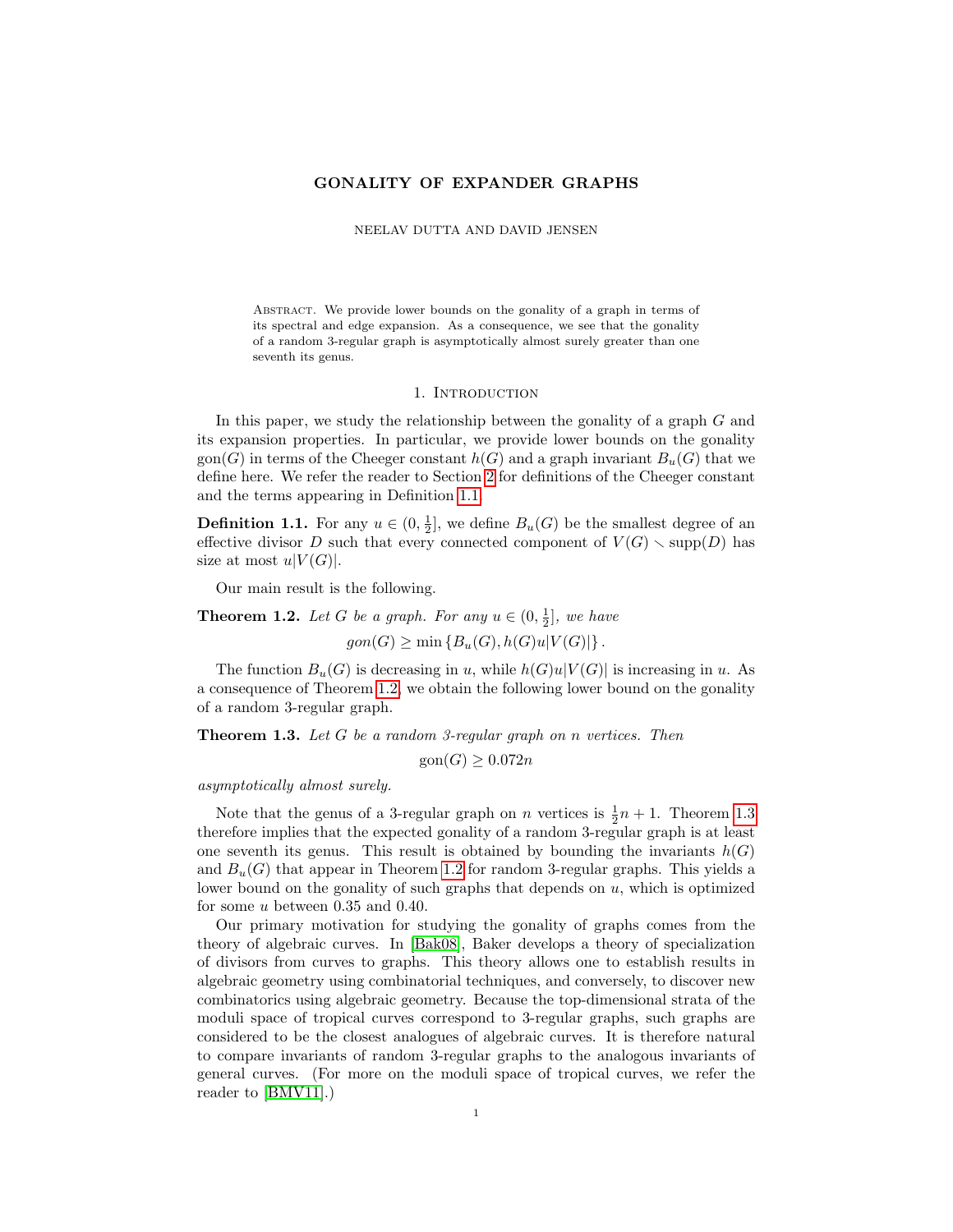By [\[Kem71,](#page-11-2) [KL72\]](#page-11-3), the gonality of any curve of genus g is at most  $\lfloor \frac{g+3}{2} \rfloor$ . Moreover, the Brill-Noether theorem implies that equality holds for the general curve [\[GH80\]](#page-11-4). In other words, the set of genus g curves of gonality exactly  $\lfloor \frac{g+3}{2} \rfloor$  is a dense open subset of the moduli of space of curves  $M_q$ . One could hope to address the analogous questions for 3-regular graphs. First, what is the maximum gonality of a 3-regular graph? Second, what is the expected gonality of a random 3-regular graph? Theorem [1.3](#page-0-2) represents progress toward the second of these questions.

Theorem [1.3](#page-0-2) is an improvement on several earlier results. In [\[vDdBG14\]](#page-11-5), van Dobben de Bruyn and Gijswijt show that the gonality of a graph is bounded below by its treewidth. In [\[KM93\]](#page-11-6), the authors show that a random 3-regular graph on  $n$ vertices almost surely has bisection width at least  $\frac{10}{99}n$ . As noted in [\[NOdM08\]](#page-11-7), this implies that such a graph almost surely has treewidth at least  $\frac{5}{99}n$ . Amini and Kool use the relation between gonality and treewidth [\[AK16,](#page-11-8) Corollary 5.1] to produce a lower bound on graph gonality in terms of the algebraic connectivity. They then use this to show that the gonality of a random  $k$ -regular graph is bounded above and below by linear functions in n. While  $[AK16]$  do not attempt to bound the implied constants, their approach cannot yield a bound higher than  $\frac{5}{99}n$ , due to their reliance on the treewidth bound. In a related direction, [\[AK16\]](#page-11-8) shows that the expected gonality of an Erdős-Rényi random graph on  $n$  vertices is also bounded above and below by functions that are linear in  $n$ . An improvement of this result appears in [\[DJKM16\]](#page-11-9), where it is shown that the expected gonality of such graphs is in fact asymptotic to n.

The argument of the present paper borrows heavily from the proof in [\[vDdBG14\]](#page-11-5) that gonality is bounded below by treewidth. The treewidth of a graph can be defined in terms of certain collections of connected subsets of the vertices, known as brambles. One example of a bramble is the set of all connected subsets of  $V(G)$ of size at least  $\frac{1}{2}|V(G)|$ , which implies that the treewidth of a graph G, and hence its gonality, is at least  $B_{\frac{1}{2}}(G)$ . To improve on this, we note that [\[vDdBG14\]](#page-11-5) in fact uses the treewidth in two separate ways. First, the treewidth is a lower bound on the degree of an effective divisor that intersects every element of a bramble. Second, it provides a lower bound on the size of a cut that separates two elements of this bramble. If we consider instead the set of all connected subsets of size at least  $u|V(G)|$  for some  $u < \frac{1}{2}$  (which is not a bramble), then the minimum size of a cut that separates these subsets decreases, while the minimum size of an effective divisor that intersects every subset increases. By varying  $u$ , it is possible to obtain a higher bound.

The invariant  $B_u(G)$  is somewhat mysterious, and much of the paper is devoted to finding bounds for it in terms of more familiar graph invariants, including the u-Cheeger constant  $h_u(G)$  and the algebraic connectivity  $\lambda_2$ . We again refer the reader to Secion [2](#page-2-0) for definitions of these graph invariants. Specifically, we establish the following results.

<span id="page-1-0"></span>**Theorem 1.4.** Let G be a k-regular graph. Then, for any  $u \in (0, \frac{1}{2}]$ , we have

$$
\text{gon}(G) \ge \min\left\{\frac{h_u(G)}{k + h_u(G)}, h(G)u\right\}|V(G)|.
$$

<span id="page-1-1"></span>**Theorem 1.5.** Let G be a graph, and let d be the maximum valence of a vertex in G. Then

$$
\text{gon}(G) \ge \min\left\{\frac{1}{4}, \frac{1}{2\lambda_2} \left[ -(7\lambda_2 + 9d) + 3\sqrt{9\lambda_2^2 + 14d\lambda_2 + 9d^2} \right] \right\} |V(G)|.
$$

In the literature there are at least two notions of the gonality of a graph. Our interest here is in the *divisorial gonality*, which is the smallest degree of a divisor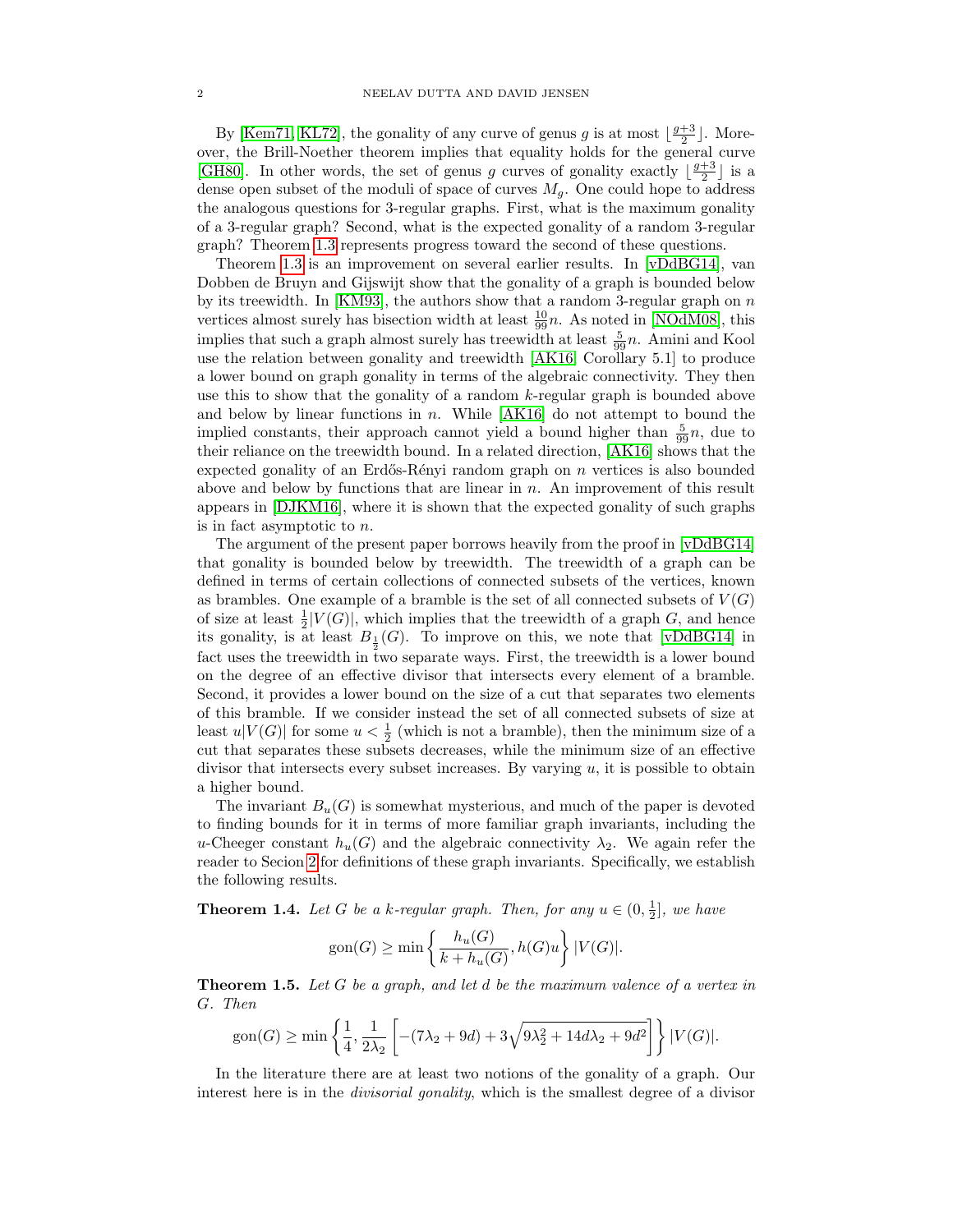on the graph with positive rank. A related invariant is the tree gonality, which is the smallest degree of a harmonic morphism from the graph to a tree. The divisorial gonality of a graph is always less than or equal to the tree gonality, since the pullback of a vertex via a harmonic morphism has positive rank. Thus, any lower bound on the divisorial gonality, such as those provided in Theorems [1.2,](#page-0-1) [1.4,](#page-1-0) and [1.5,](#page-1-1) is also a lower bound on the tree gonality.

In [\[CKK13,](#page-11-10) Theorem C], the authors provide a lower bound on the stable tree gonality of a graph  $G$ , which is the minimal tree gonality of any refinement of  $G$ , in terms of the algebraic connectivity  $\lambda_2$ . Theorem [1.5](#page-1-1) can be seen as a version of this result for the gonality of the graph itself, without passing to any refinement. In the case of primary interest to us, namely that of random 3-regular graphs, the bound provided by Theorem [1.4](#page-1-0) is stronger than that of Theorem [1.5.](#page-1-1) Nevertheless, Theorem [1.5](#page-1-1) has at least two advantages. First, while Theorem [1.4](#page-1-0) applies only to regular graphs, Theorem [1.5](#page-1-1) applies to arbitrary graphs. Second, while computation of the u-Cheeger constant is NP-hard, the algebraic connectivity can be computed, to any degree of accuracy, in polynomial time. For this reason we expect that Theorem [1.5](#page-1-1) may be more useful for applications, as it is more efficient.

While this paper is primarily concerned with lower bounds on graph gonality, we make a few brief remarks on upper bounds. It follows from Baker's specialization lemma that, if G is a graph of genus g, then there exists a positive integer  $e$  such that the refinement obtained by subdividing each edge of  $G$  into  $e$  edges has gonality at most  $\lfloor \frac{g+3}{2} \rfloor$ . We note that this argument uses the Kleiman-Laksov result on algebraic curves and to date there is no known purely combinatorial proof. The question of whether this statement holds without refinement – that is, whether the integer  $e$  can always be taken to be  $1$  – remains open, though it has been proven in small genus cases [\[AR16\]](#page-11-11). Cools and Draisma have shown that, for every 3-regular graph G, there exists an open cone of edge lengths in  $\mathbb{R}_{>0}^{E(G)}$  whose integer points correspond to discrete graphs with gonality at most  $\lfloor \frac{g+3}{2} \rfloor$  [\[CD16\]](#page-11-12). Without passing to refinements, much less is known. As far as we are aware, the best known upper bound for the gonality of a graph is its genus. Specifically, if  $G$  is a graph of genus g and E is any effective divisor of degree  $g - 2$ , then by Riemann-Roch the divisor  $K_G - E$  has rank at least 1. It follows that  $\text{gon}(G) \leq g$ . To obtain another upper bound, note that if  $G$  is a simple graph, the complement of an independent set has rank at least 1, and thus gon $(G) \leq |V(G)| - \alpha(G)$ , where  $\alpha(G)$  is the size of the largest independent set in  $G$ . For a 3-regular graph  $G$ , however, this bound is smaller than g if and only if G is bipartite. In this case  $|V(G)| - \alpha(G) = g - 1$ , so for bipartite 3-regular graphs this upper bound differs by only 1 from the bound obtained by Riemann-Roch.

Acknowledgements. The first author was supported by a gift from the Eaves family for summer undergraduate research. We thank the Eaves for their generosity. The second author was supported in part by NSF DMS-1601896.

### 2. Preliminaries

<span id="page-2-0"></span>2.1. Divisor Theory of Graphs. In this section, we outline the basic definitions and properties of divisors on graphs. Throughout, our graphs will always be assumed to be connected with no loops, though possibly with multiple edges. For more details, we refer the reader to [\[BN07,](#page-11-13) [Bak08\]](#page-11-0).

**Definition 2.1.** A *divisor* D on a graph G is a formal  $\mathbb{Z}$ -linear combination of vertices of G.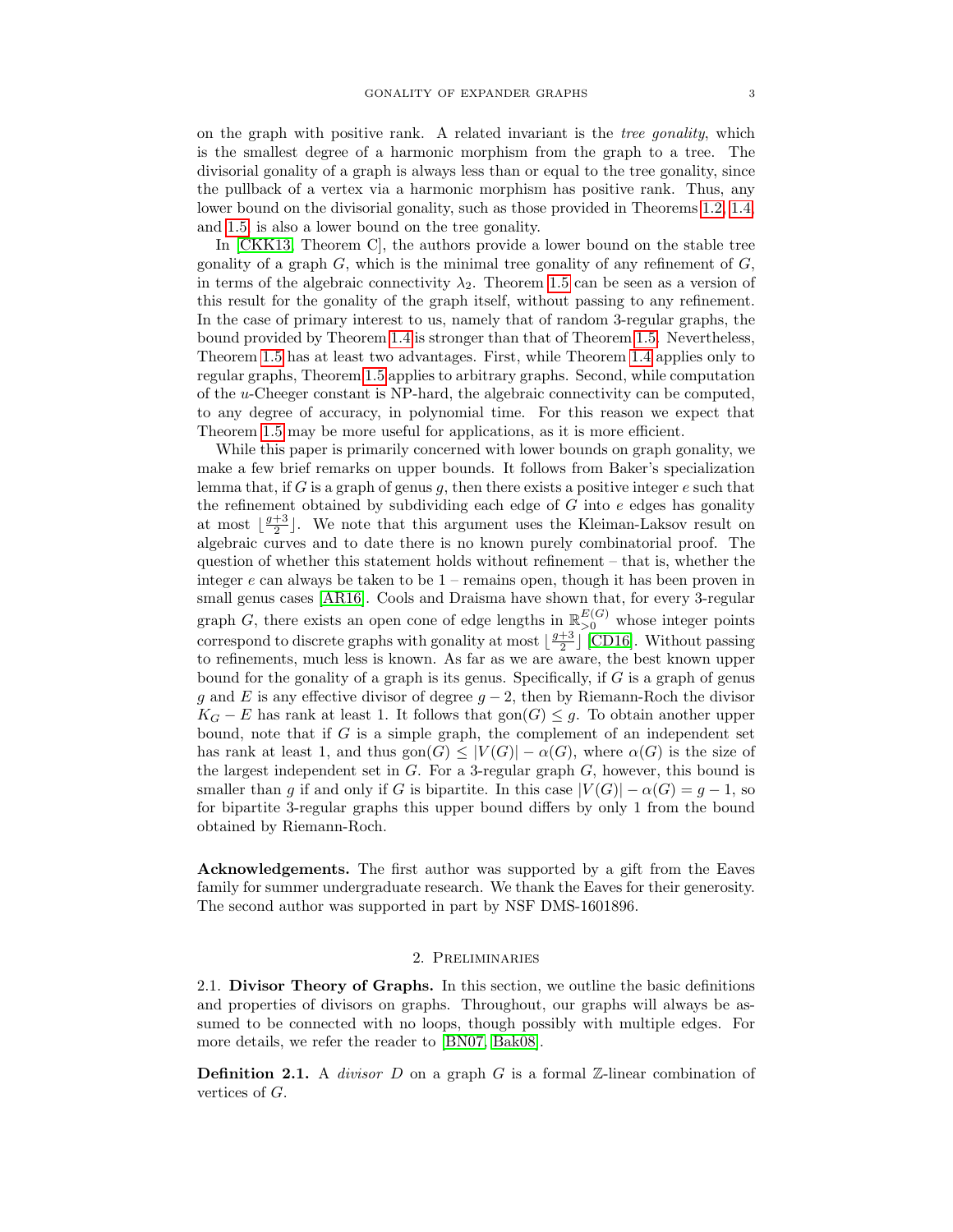Divisors are alternatively known as "chip-configurations", because we may view a divisor as consisting of stacks of chips on the vertices of  $G$ . We write  $D(v)$  for the coefficient of the vertex  $v$  in the divisor  $D$ , or alternatively the number of chips of  $D$ at v. We define an equivalence relation on the set of divisors on  $G$  using chip-firing moves, which we define here.

**Definition 2.2.** Let D be a divisor on a graph G and fix  $v \in V(G)$ . The divisor  $D'$  obtained from D by firing the vertex v is defined by

$$
D'(w) = \begin{cases} D(v) - \text{val}(v) & \text{if } w = v \\ D(w) + \varepsilon(w, v) & \text{if } w \neq v \end{cases}
$$

where  $\varepsilon(w, v)$  is the number of edges between w and v and val(v) is the valence of  $\upsilon$ .

If the vertices of a graph G are labeled  $v_1, \ldots, v_n$ , we define the Laplacian of G, denoted  $L(G)$ , to be the  $n \times n$  matrix with entries

$$
L(G)_{ij} = \begin{cases} \text{val}(v_i) & \text{if } i = j \\ -\varepsilon(v_i, v_j) & \text{if } i \neq j. \end{cases}
$$

Two divisors  $D$  and  $D'$  are said to be *linearly equivalent* if  $D'$  can be obtained from D by a sequence of chip-firing moves. Equivalently, D and  $D'$  are equivalent if their difference is contained in the image of  $\mathbb{Z}^{V(G)}$  under the graph Laplacian  $L(G)$ . This defines an equivalence relation on the set of divisors on G.

We now recall some definitions related to positivity of divisors on graphs.

**Definition 2.3.** A divisor D is called *effective* if  $D(v) > 0$  for all  $v \in V(G)$ .

Definition 2.4. The *complete linear series* of a divisor D is

 $|D| = \{D' \sim D | D'$  is effective}.

The *support* of an effective divisor D is

$$
supp(D) = \{ v \in V(G) | D(v) > 0 \}.
$$

Perhaps the most important invariant of a divisor on a graph is its Baker-Norine rank.

**Definition 2.5.** A divisor  $D$  is said to have rank at least  $r$  if, for every effective divisor E of degree r,  $D - E$  is equivalent to an effective divisor. The rank of D is the largest integer  $r$  such that  $D$  has rank at least  $r$ .

Our main interest in this paper is a graph invariant known as the gonality.

**Definition 2.6.** The *gonality* of a graph  $G$  is the smallest degree of a divisor on G with positive rank.

While it is NP-hard to compute the gonality of a graph [\[Gij15\]](#page-11-14), the complexity arises from the sheer number of divisors that one would be required to check. If we are given a divisor, there is a relatively simple algorithm that determines whether it has positive rank. To follow the algorithm, one first needs the notion of a reduced divisor.

**Definition 2.7.** Let  $v \in V(G)$ . A divisor D is said to be *v-reduced* if:

- (1) the divisor D is "effective away from  $v$ " that is, for all  $w \in V(G) \setminus \{v\},\$  $D(w) \geq 0$ , and
- (2) for any nonempty  $U \subset V(G) \setminus \{v\}$ , the divisor obtained by firing all vertices in  $U$  is not effective away from  $v$ .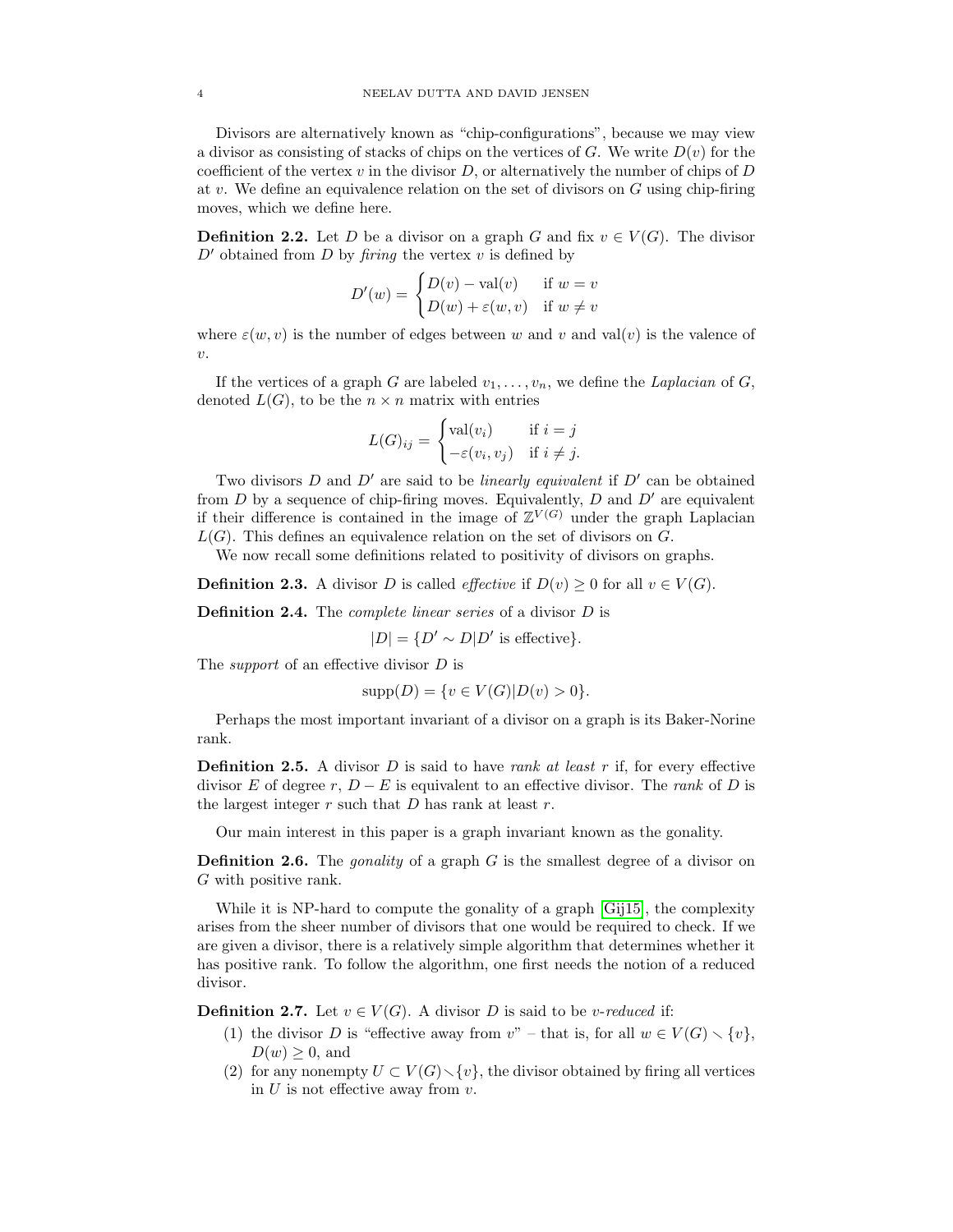Each divisor has a unique v-reduced representative. Moreover, if a divisor  $E$ is equivalent to an effective divisor, then its  $v$ -reduced representative is effective. With these facts in hand, it becomes relatively easy to check that an effective divisor E has positive rank. The divisor  $E$  has positive rank if and only if the v-reduced divisor equivalent to  $E-v$  is effective for all vertices v. Of course, it is crucial in this process that we be able to compute the v-reduced divisor equivalent to  $E - v$ . To find v-reduced divisors quickly, we have the following algorithm, known as  $Dhar's$ Burning Algorithm. (For a detailed account of this algorithm, we refer the reader to [\[Dha90\]](#page-11-15) or the more recent [\[BS13\]](#page-11-16).)

- (1) Given a divisor D that is effective away from v (for example,  $E v$  where  $E$  is effective), start a fire at the vertex  $v$ , placing it in the set of burnt vertices.
- (2) For each burnt vertex, place each edge adjacent to it in the set of burnt edges.
- (3) If the number of burnt edges adjacent to a vertex  $w$  exceeds the number of chips on  $w$ , place  $w$  in the set of burnt vertices. Then repeat step 2. Otherwise, if no such vertex exists, proceed to step 4.
- (4) If the entire set of vertices burn, then  $D$  is v-reduced. Otherwise, the divisor obtained by firing all unburnt vertices is effective away from  $v$ . Replace  $D$ with this equivalent divisor and repeat the process.

2.2. Expander Graphs. In this paper we relate the gonality to the expansion properties of a graph. One of the most well-known measures of graph expansion is known variously as the Cheeger constant, isoperimetric number, or edge expansion constant. Throughout, if G is a graph and  $U \subseteq V(G)$ , we define  $\partial U$  to be the set of edges with exactly one endpoint in U.

**Definition 2.8.** [\[Moh89\]](#page-11-17) The *Cheeger constant* of a graph  $G$  is defined to be

$$
h(G) := \min_{0 < |U| \le \frac{1}{2} |V(G)|} \frac{|\partial U|}{|U|}.
$$

More generally, for any  $u \in (0, \frac{1}{2}]$ , the *u-Cheeger constant* of G is defined to be

$$
h_u(G) := \min_{0 < |U| \le u|V(G)|} \frac{|\partial U|}{|U|}.
$$

For values of u greater than  $\frac{1}{2}$ , we vacuously define  $h_u(G)$  to be infinity.

A second measure of graph expansion is the algebraic connectivity, which we define here.

**Definition 2.9.** The *algebraic connectivity*  $\lambda_2$  of a graph G is defined to be the second smallest<sup>[1](#page-4-0)</sup> eigenvalue of the graph Laplacian  $L(G)$ .

Note that the smallest eigenvalue of the graph Laplacian is zero, and by the Matrix Tree Theorem, this eigenvalue has multiplicity one if and only if the graph is connected. This suggests that  $\lambda_2$  is a measure of a graph's connectivity. For k-regular graphs, the algebraic connectivity is related to the Cheeger constant by the well-known Cheeger inequalities:

$$
\frac{1}{2}\lambda_2 \le h(G) \le \sqrt{2k\lambda_2}.
$$

<span id="page-4-0"></span><sup>&</sup>lt;sup>1</sup>We note with mild exasperation that there is no apparent consistency in the combinatorics literature concerning the indices of the eigenvalues of the graph Laplacian. They are equally likely to be ordered smallest to largest as largest to smallest, or indexed starting with zero rather than one. Such issues nevertheless pale in comparison to the wealth of literature that refers simply to the "second eigenvalue" without indicating whether this means second smallest or second largest.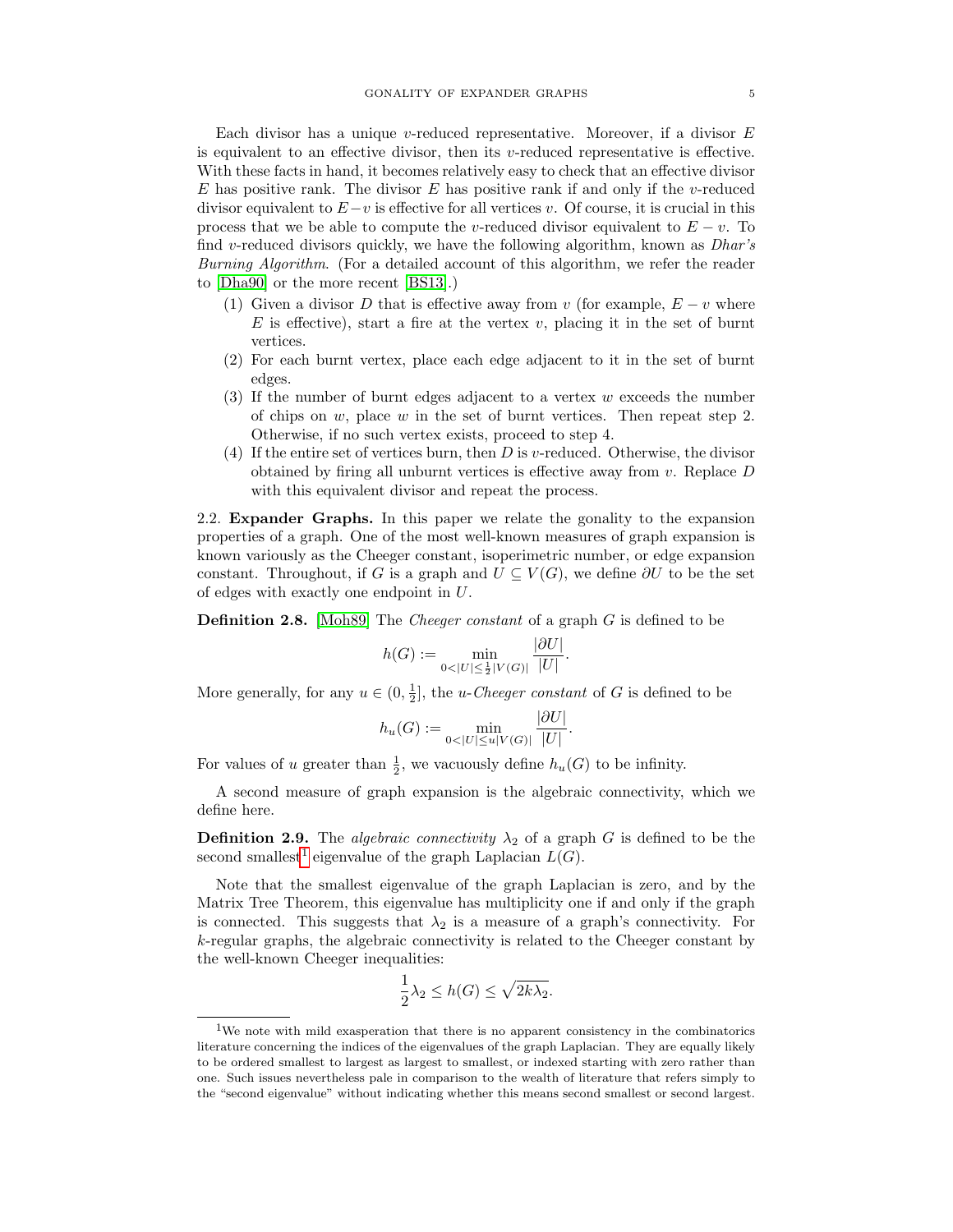One advantage of the algebraic connectivity is that the Cheeger constant is NP-hard to compute (see [\[Moh89,](#page-11-17) Theorem 3.1]), whereas the algebraic connectivity of a graph with *n* vertices can be computed to any degree of accuracy in  $O(n^3)$  time. (In particular, finding the eigenvalues of a matrix has the same computational complexity as matrix multiplication. See [\[DDH07\]](#page-11-18) for further discussion.)

The algebraic connectivity can be used to bound the size of vertex separators, which we define below.

**Definition 2.10.** [\[MP93\]](#page-11-19) Let G be a graph. A set  $C \subset V(G)$  is said to *separate* vertex sets  $A, B \subset V(G)$  if

- (1) A, B and C partition  $V(G)$  and
- (2) no vertex of A is adjacent to a vertex of B.

<span id="page-5-0"></span>**Lemma 2.11.** [\[MP93,](#page-11-19) Theorem 2.8] Let G be a graph and denote by d the maximal valence of a vertex of  $G$ . If  $C$  separates vertex sets  $A$  and  $B$ , then

$$
|C| \ge \frac{4\lambda_2|A||B|}{d|V(G)| - \lambda_2|A \cup B|}
$$

.

An important class of expander graphs is that of random regular graphs. A model for such graphs can be found in  $[Bol88]$ . We say that a property of a random  $k$ regular graph holds asymptotically almost surely if the probability that the property holds approaches one as n approaches infinity.

#### 3. Gonality and Edge Expansion

Our main observation is the following. If, for every representative of a divisor class D on a graph G, there exists a "large" connected component of  $V(G)$  $\text{supp}(D)$ , then D cannot have positive rank. This is made precise by Theorem [1.2.](#page-0-1)

*Proof of Theorem [1.2.](#page-0-1)* Let D be a divisor of positive rank and assume that deg(D)  $\lt$  $B_u(G)$ . For any representative  $D' \in |D|$ , we let  $U_{D'}$  denote the union of all connected components of  $V(G) \setminus \text{supp}(D')$  of size greater than  $u|V(G)|$ . Note that, by the definition of  $B_u(G)$ , for any representative D', the set  $U_{D'}$  is nonempty.

Choose  $D_0 \in |D|$  such that  $U_{D_0}$  is minimal. That is, for any  $D' \in |D|$ ,  $U_{D'}$  is not strictly contained in  $U_{D_0}$ . Now, pick a vertex  $v \in U_{D_0}$ . By [\[vDdBG14,](#page-11-5) Lemma 1.3], there exist firing sets  $A_1 \subseteq A_2 \subseteq \cdots \subseteq A_n \subseteq V(G) \setminus \{v\}$  such that the divisor obtained from  $D_{i-1}$  by firing  $A_i$  is an effective divisor  $D_i$ , and  $D_n$  is v-reduced. Since by assumption D has positive rank,  $D_n(v) > 0$ .

Since firing these sets  $A_i$  eventually puts at least one chip in  $U_{D_0}$ , there must exist an index i such that  $U_{D_i} \neq U_{D_0}$ . Let i be the smallest such index. Since  $U_{D_0}$  was chosen to be minimal,  $U_{D_i} \not\subset U_{D_0} = U_{D_{i-1}}$ . It follows that there exists some connected component  $U \subset U_{D_i}$  that intersects the support of  $D_{i-1}$ . Since U does not intersect the support of  $D_i$ , we conclude from [\[vDdBG14,](#page-11-5) Lemma 2.2] that  $U \subset A_i$ . Because of this containment, we have  $|U| \leq |A_i|$ . At the same time, by the definition of  $U_{D_i}$ , every connected component of  $U_{D_i}$  has size strictly greater than  $u|V(G)|$ , hence  $|A_i| \geq |U| > u|V(G)|$ .

Let  $U' \subset U_{D_0}$  be the connected component that contains v, and note that by assumption we have  $U' \subset V(G) \setminus A_i$ . Since  $|A_i| \leq |V(G) \setminus U'|$ , we have  $|V(G) \setminus A_i| \geq |U'| > u|V(G)|$ . Since  $\partial A_i = \partial (V(G) \setminus A_i)$  and both  $A_i$  and  $V(G) \setminus A_i$  have size greater than  $u|V(G)|$ , we see that  $|\partial A_i| > h(G)u|V(G)|$ . Finally, since  $D_i$  is effective, we must have  $D_{i-1}(w) \geq \text{outdeg}_w A_i$  for every vertex  $w \in A_i$ . Thus,  $deg(D) > |\partial A_i|$ , and so  $deg(D) > h(G)u|V(G)|$ .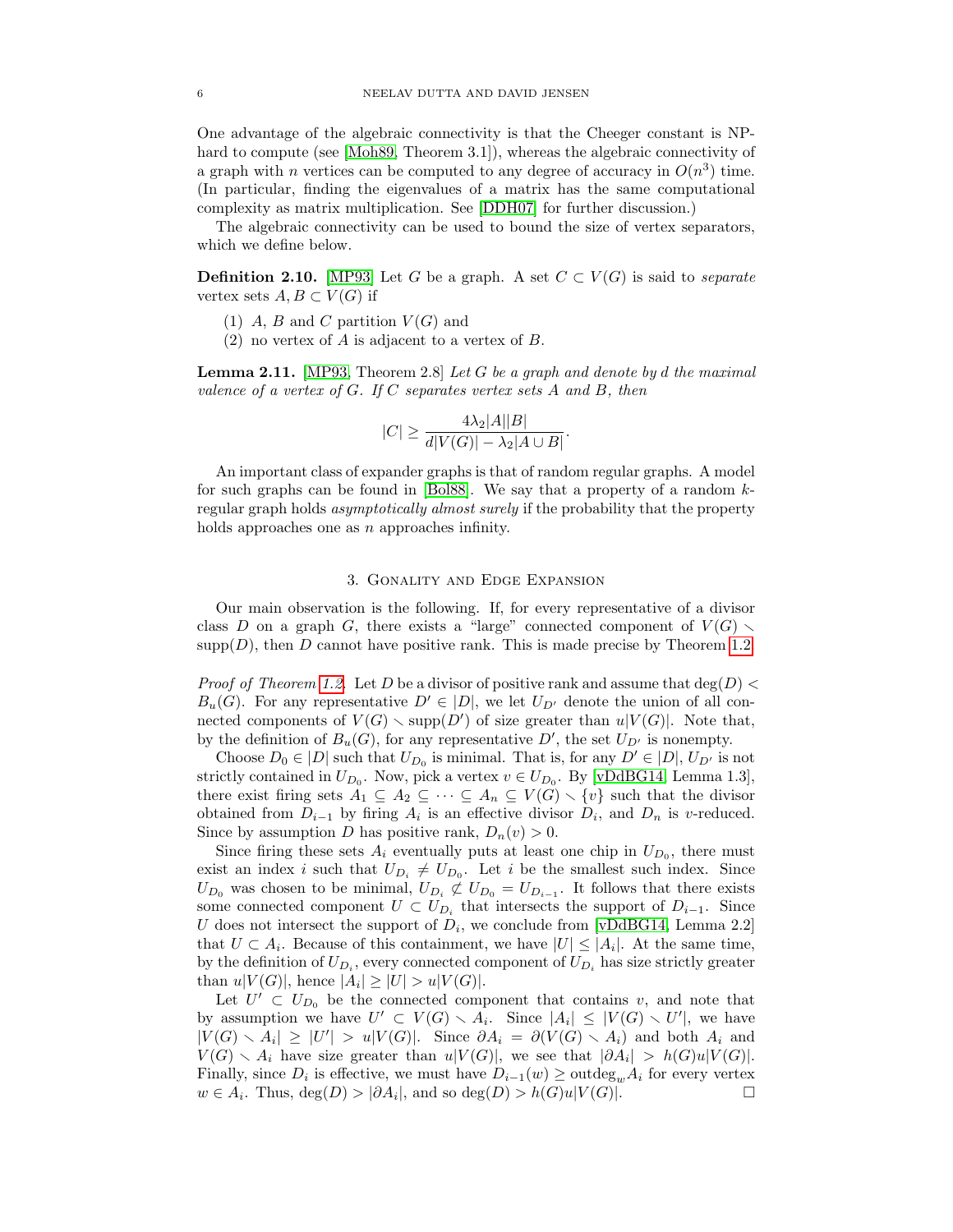We note the following, which follows directly from the proof of Theorem [1.2.](#page-0-1) This is slightly stronger than the statement that the gonality is bounded below by  $B_{\frac{1}{2}}(G)$ , because it determines a property of a divisor that realizes the gonality.

<span id="page-6-1"></span>Corollary 3.1. Let D be a divisor class of positive rank on a graph G. Then there exists a representative for D such that every connected component of  $V(G)$ .  $\text{supp}(D)$  has size at most  $\frac{1}{2}|V(G)|$ .

*Proof.* If not, then in the proof of Theorem [1.2,](#page-0-1) we see that both  $A_i$  and  $V(G) \setminus A_i$ have size greater than  $\frac{1}{2}|V(G)|$ , which is impossible.

The following lemma provides a bound, for regular graphs, on the invariant  $B_u(G)$  introduced in Definition [1.1.](#page-0-0)

<span id="page-6-0"></span>**Lemma 3.2.** Let G be a k-regular graph, and let  $D$  be an effective divisor such that

$$
\deg(D) < \frac{h_u(G)}{k + h_u(G)} |V(G)|.
$$

Then there exists a connected component of  $V(G) \setminus \text{supp}(D)$  with size greater than  $u|V(G)|.$ 

*Proof.* Assume that every connected component of  $V(G) \setminus \text{supp}(D)$  has size less than or equal to  $u|V(G)|$ . Let U be a connected component of  $V(G) \setminus \text{supp}(D)$ . Note that the number of edges with at least one end in  $U$ , here denoted  $e(U)$ , is

$$
e(U)=\frac{1}{2}(k|U|+|\partial U|)\geq \frac{k+h_u(G)}{2}|U|.
$$

To see this, note that the number of half-edges with one end in U is exactly  $k|U|$ . Since the internal edges of U contribute twice to this sum and the edges that leave  $U$  contribute only once, we arrive at the equality above. The inequality is given by the definition of the u-Cheeger constant.

Note that  $e(V(G) \setminus supp(D))$  is the number of edges with at most one endpoint in the support of D. Thus

$$
e(V(G) \setminus \mathrm{supp}(D)) = \sum_{U} e(U),
$$

where the sum is over connected components of  $V(G) \setminus \text{supp}(D)$ . By the above, therefore, we have

$$
e(V(G) \setminus \text{supp}(D)) \ge \sum_{U} \frac{k + h_u(G)}{2} |U|
$$

$$
= \frac{k + h_u(G)}{2} |V(G) \setminus \text{supp}(D)|
$$

$$
> \frac{k + h_u(G)}{2} \left(1 - \frac{h_u(G)}{k + h_u(G)}\right) |V(G)| = \frac{k}{2} |V(G)|.
$$

Since the total number of edges in G is  $\frac{k}{2}|V(G)|$ , this is impossible. Therefore, there exists a connected component of the complement of  $\text{supp}(D)$  of size greater than  $u|V(G)|$ .

Together, Theorem [1.2](#page-0-1) and Lemma [3.2](#page-6-0) yield a lower bound on the gonality of regular graphs in terms of the Cheeger constant.

*Proof of Theorem [1.4.](#page-1-0)* By Lemma [3.2,](#page-6-0) for any effective divisor D with  $deg(D)$  <  $h_u(G)$  $\frac{h_u(G)}{k+h_u(G)}|V(G)|$ , there exists a connected component of  $V(G) \setminus {\rm supp}(D)$  of size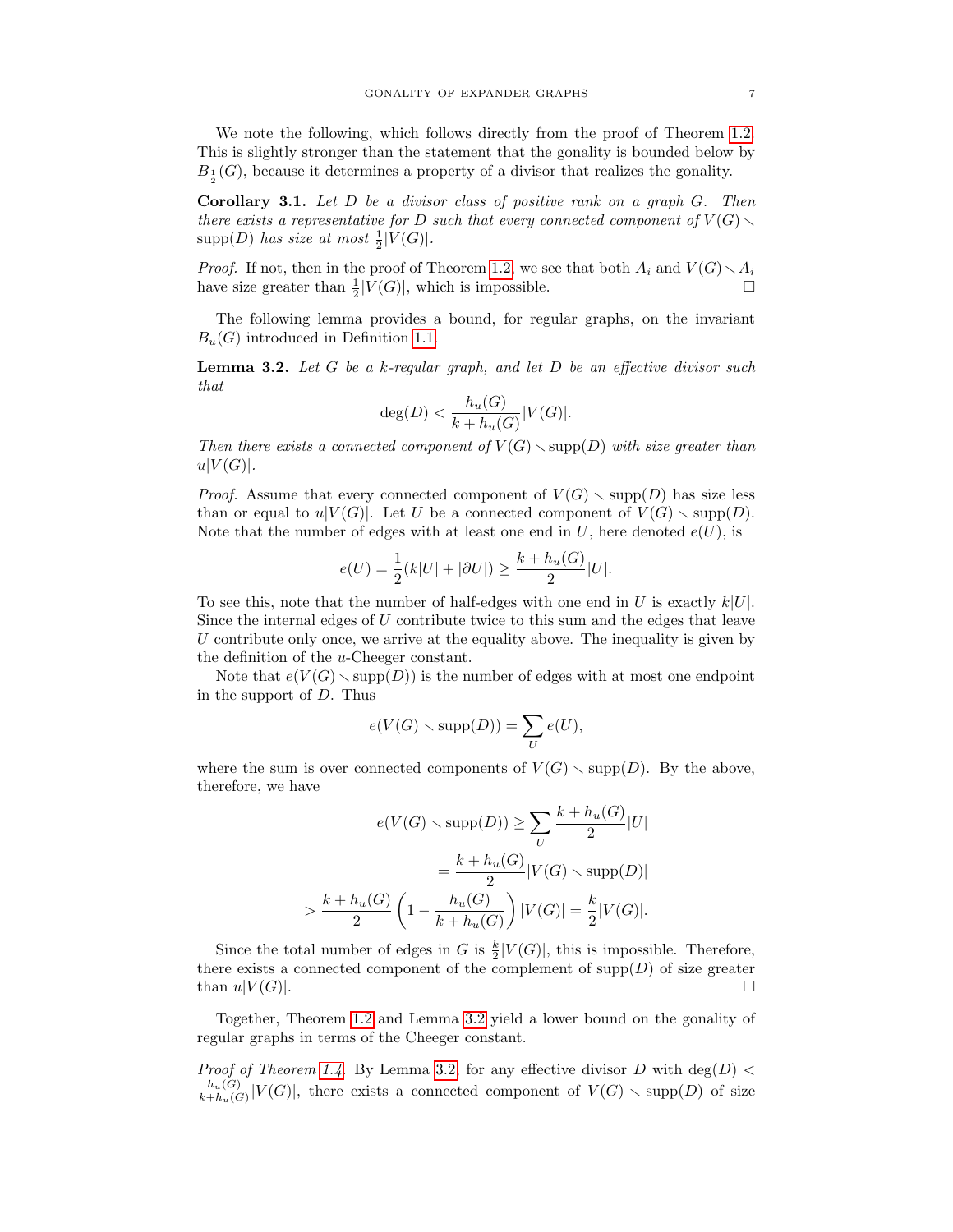greater than  $u|V(G)|$ . Since all effective divisors of this degree have this property, we see that

$$
\frac{h_u(G)}{k+h_u(G)}|V(G)| \le B_u(G).
$$

The result then follows from Theorem [1.2.](#page-0-1)

Proof of Theorem [1.3.](#page-0-2) By [\[KM93\]](#page-11-6), the Cheeger constant of a random 3-regular graph is asymptotically almost surely bounded below by  $\frac{1}{4.95}$ . Similarly, [\[KW14,](#page-11-21) Theorem 3] provides lower bounds above which the u-Cheeger constant of a random regular graph is bounded asymptotically almost surely. For 3-regular graphs, this bound is optimized for  $u \approx 0.36$ , at which point it is 0.24. By Theorem [1.4,](#page-1-0) therefore, the gonality of a random 3-regular graph is asymptotically almost surely greater than or equal to

$$
\min\left\{\frac{0.24}{3.24}, \frac{0.36}{4.95}\right\}|V(G)| = 0.072|V(G)|.
$$

While our main interest is in 3-regular graphs, we note the following amusing fact.

**Proposition 3.3.** Let  $\text{gon}(k)$  be the supremum over all  $\ell$  such that the gonality of a random k-regular graph on n vertices is asymptotically almost surely at least  $\ell n$ . Then

$$
\lim_{k \to \infty} \text{gon}(k) \ge \frac{1}{3}.
$$

*Proof.* Let  $i(k)$  be the supremum over all  $\ell$  such that the Cheeger constant of a random k-regular graph is asymptotically almost surely at least  $\ell k$ . By [\[Bol88\]](#page-11-20),  $\lim_{k\to\infty} i(k) \geq \frac{1}{2}$ . It follows that

$$
\lim_{k \to \infty} \text{gon}(k) \ge \lim_{k \to \infty} \frac{i(k)k}{k + i(k)k} = \frac{\frac{1}{2}}{1 + \frac{1}{2}} = \frac{1}{3}.
$$

### 4. Gonality and Spectral Expansion

Determining the Cheeger constant of a graph is an NP-complete problem [\[Kai04\]](#page-11-22). Using the algebraic connectivity, however, we can provide a lower bound on graph gonality that can be computed in polynomial time. This bound also does not require the graph to be regular, and can therefore be applied in a more general setting than Theorem [1.4.](#page-1-0) To obtain this bound, we first prove a proposition about divisors that act as separators.

<span id="page-7-0"></span>**Proposition 4.1.** Let  $D$  be a divisor on a graph  $G$  such that all connected components of  $V(G) \setminus \text{supp}(D)$  have size less than  $\frac{1}{2}|V(G)|$ . If  $\text{deg}(D) \leq \frac{1}{4}|V(G)|$ , then there exist sets  $A, B \subset V(G)$  such that supp $(D)$  separates A and B and

$$
\frac{1}{3}|V(G)\smallsetminus\mathrm{supp}(D)|\leq |A|\leq \frac{2}{3}|V(G)\smallsetminus\mathrm{supp}(D)|.
$$

*Proof.* Let A be the maximal union of connected components of  $V(G) \setminus \text{supp}(D)$ such that  $|A| \leq \frac{2}{3}|V(G) \setminus \text{supp}(D)|$ , and let B be the union of the remaining connected components. If  $\frac{1}{3}|V(G) \setminus \text{supp}(D)| \leq |A|$ , then we are done. We may therefore suppose that  $|A| < \frac{1}{3}|V(G)\setminus \mathrm{supp}(D)|$ . In this case, we move a component U of B into A.

Note that, by our assumption that A is maximal, we must have  $|A \cup U| >$  $\frac{2}{3}|V(G)\setminus \mathrm{supp}(D)|$ . Then, since each connected component of  $V(G)\setminus \mathrm{supp}(D)$  has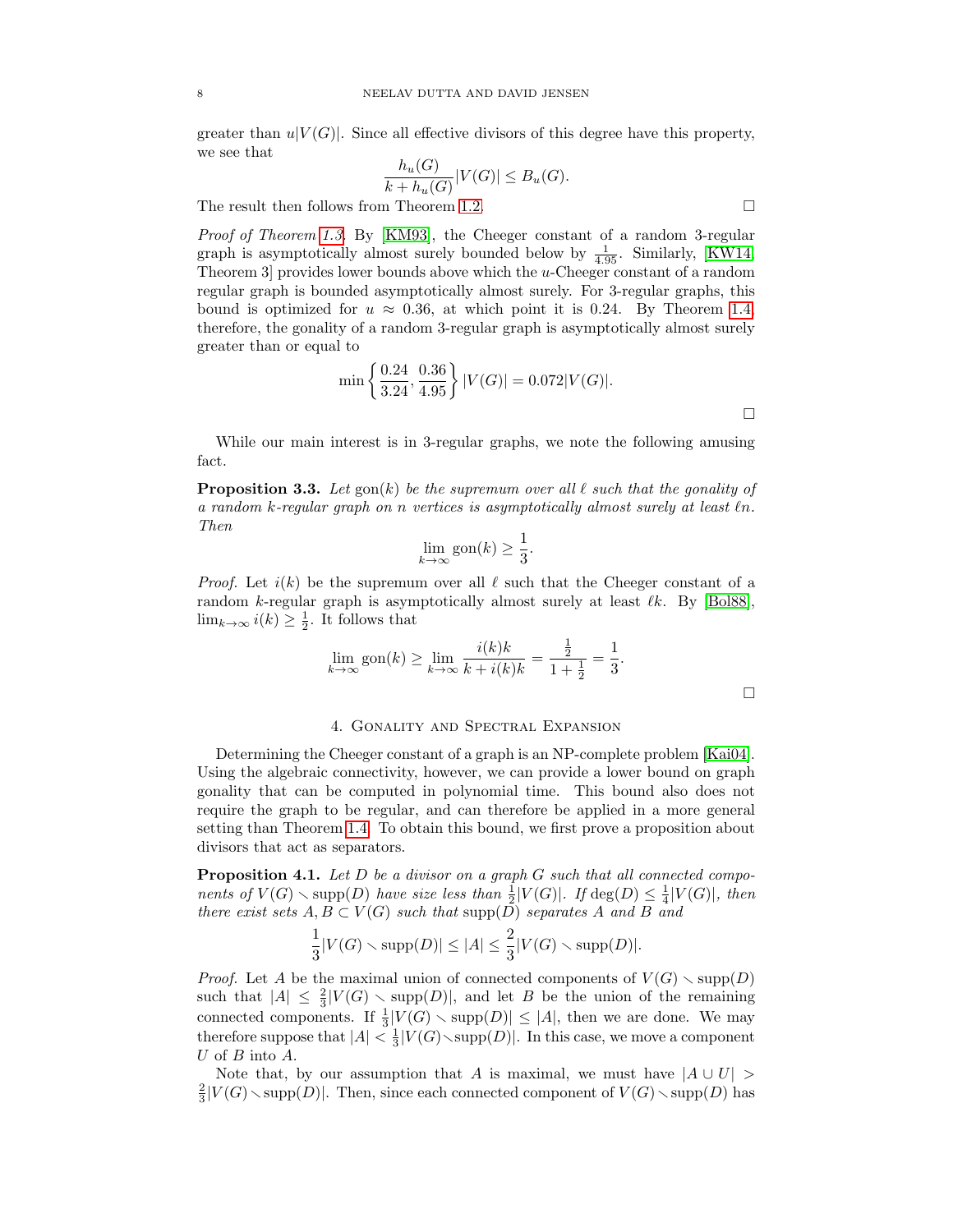size less than half the vertices of G, we see that  $\frac{1}{3}|V(G)\diagdown \text{supp}(D)| \leq |U| \leq \frac{1}{2}|V(G)|$ . By assumption, we have

$$
\frac{1}{2}|V(G)| \leq \frac{2}{3}\left[|V(G)| - \deg(D)\right] \leq \frac{2}{3}|V(G) \smallsetminus \mathrm{supp}(D)|.
$$

Thus, we may let  $A = U$ , and let B be the union of the remaining connected components.

We now use Proposition [4.1](#page-7-0) in conjunction with Lemma [2.11](#page-5-0) to find a lower bound for the gonality entirely in terms of the algebraic connectivity, the maximum valence of a vertex in  $G$ , and  $|V(G)|$ .

*Proof of Theorem [1.5.](#page-1-1)* Let D be a divisor class on G of positive rank. If  $deg(D)$  $\frac{1}{4}|V(G)|$ , there is nothing to prove. Otherwise, by Corollary [3.1,](#page-6-1) there exists a representative for D such that every connected component of  $V(G) \setminus \text{supp}(D)$  has size at most  $\frac{1}{2}|V(G)|$ . Without loss of generality, we will assume that D is this representative. By Proposition [4.1](#page-7-0) we have that  $\text{supp}(D)$  separates vertex sets A and B such that

$$
\frac{1}{3}|V(G) \setminus \text{supp}(D)| \le |A| \le \frac{2}{3}|V(G) \setminus \text{supp}(D)|.
$$
  
 $|A|$  By assumption,  $1 \le x \le \frac{2}{3}$  and

Let  $x = \frac{|A|}{|V(G) \setminus \text{supp}(D)|}$ . By assumption,  $\frac{1}{3} \leq x \leq \frac{2}{3}$ , and  $|A||B| = x(1-x)|V(G) \setminus \text{supp}(D)|^2.$ 

On the interval  $[\frac{1}{3}, \frac{2}{3}]$ , the function  $x(1-x)$  has a single critical point at  $x = \frac{1}{2}$ , but since this is a downward opening parabola we know this critical point is a maximum. Therefore,  $x(1-x)$  attains its minimum value at the endpoints  $x=\frac{1}{3},\frac{2}{3}$ . Thus we have that

$$
x(1-x)|V(G) \setminus \text{supp}(D)|^2 \ge \frac{2}{9}(|V(G)| - |\text{supp}(D)|)^2.
$$

Employing Lemma [2.11](#page-5-0) we have

$$
|\operatorname{supp}(D)| \ge \frac{4\lambda_2|A||B|}{d|V(G)| - \lambda_2|A\cup B|} \ge \frac{\frac{8\lambda_2}{9}(|V(G)| - |\operatorname{supp}(D)|)^2}{d|V(G)| - \lambda_2(|V(G)| - |\operatorname{supp}(D)|)}.
$$

Solving for  $|\text{supp}(D)|$ , we obtain:

$$
\lambda_2|\operatorname{supp}(D)|^2 + (7\lambda_2 + 9d)|V(G)||\operatorname{supp}(D)| - 8\lambda_2|V(G)|^2 \ge 0.
$$

We may now apply the quadratic formula.

$$
|\operatorname{supp}(D)| \ge \frac{1}{2\lambda_2} \left[ -(7\lambda_2 + 9d)|V(G)| + \sqrt{(7\lambda_2 + 9d)^2 |V(G)|^2 + 32\lambda_2^2 |V(G)|^2} \right]
$$
  
= 
$$
\frac{|V(G)|}{2\lambda_2} \left[ -(7\lambda_2 + 9d) + 3\sqrt{9\lambda_2^2 + 14d\lambda_2 + 9d^2} \right].
$$

Note that the Laplacian of a graph can be constructed easily given a set of vertices and edge relations, and using the QR algorithm, eigenvalues of the Laplacian can be approximated to any degree of accuracy in  $O(n^3)$  time. This means that given an arbitrary graph, we can use Theorem [1.5](#page-1-1) to obtain a lower bound on the gonality in a relatively small amount of time.

Although it is not as good as our previous bound, we record here what Theorem [1.5](#page-1-1) can tell us about random 3-regular graphs.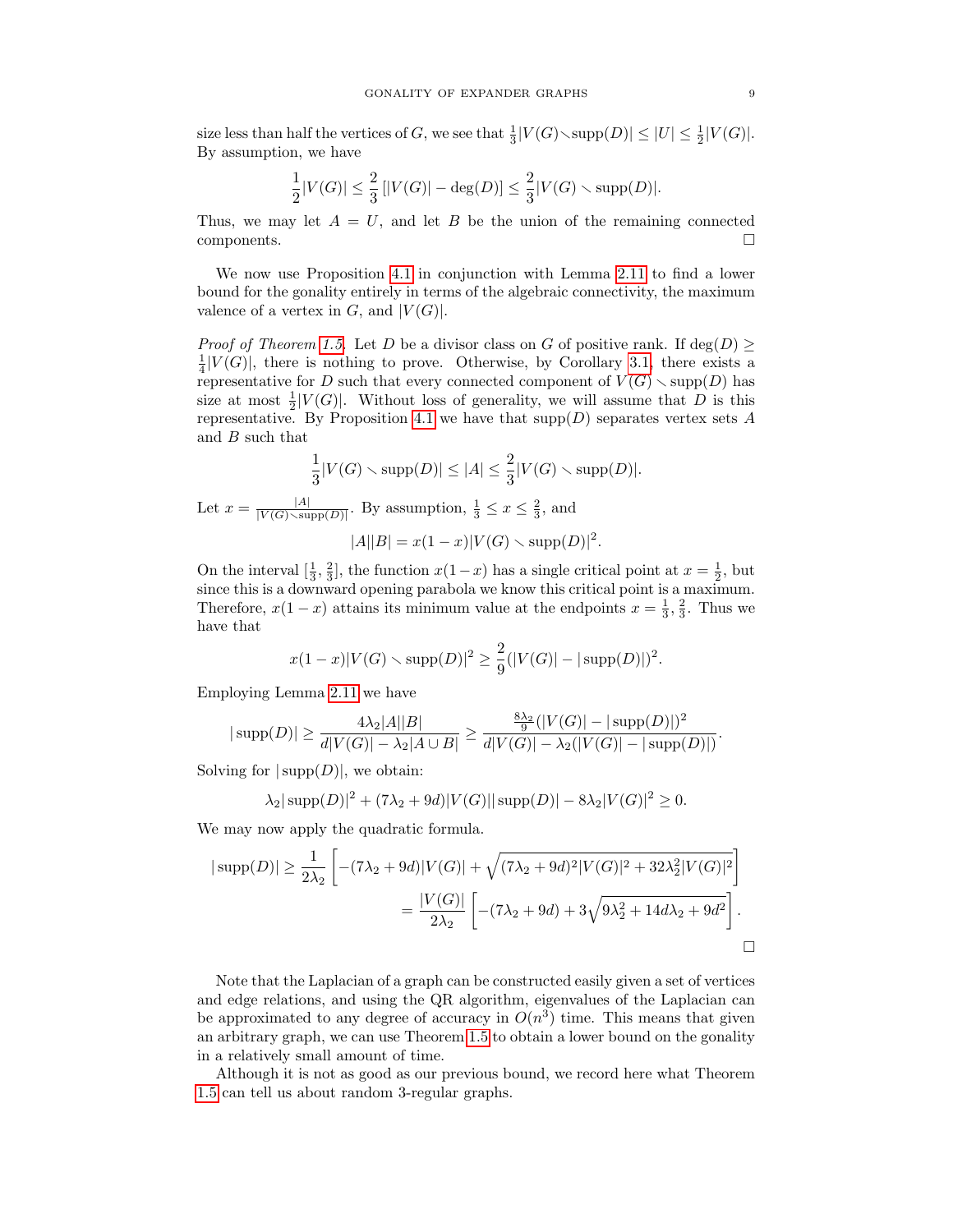**Corollary 4.2.** Let G be a random 3-regular graph. Then, for any  $\epsilon > 0$ , we have  $\operatorname{gon}(G) \ge (0.0486 - \epsilon) |V(G)|$ 

asymptotically almost surely.

*Proof.* By [\[Fri08\]](#page-11-23), for any  $\epsilon > 0$ , the algebraic connectivity of a random k-regular graph is asymptotically almost surely bounded below by  $k - 2\sqrt{k-1} - \epsilon$ . Taking  $k = 3$ , we evaluate the right hand side of the inequality in Theorem [1.5](#page-1-1) to obtain:

$$
\text{gon}(G) \ge \frac{|V(G)|}{2(3 - 2\sqrt{2})} \left[ -(7(3 - 2\sqrt{2}) + 27) + 3\sqrt{9(3 - 2\sqrt{2})^2 + 42(3 - 2\sqrt{2}) + 81} - \epsilon \right]
$$

$$
= (0.0486 - \epsilon)|V(G)|.
$$

# 5. An Example

As an example, we compute these bounds for the Pappus graph pictured in Figure [1.](#page-10-0) The Pappus graph is notable for having the largest Cheeger constant of any 3-regular graph with at most 20 vertices [\[Roy\]](#page-11-24). As such, it is a good candidate for testing our results.

As a first estimate of the gonality of the Pappus graph, we apply Theorem [1.4.](#page-1-0) The u-Cheeger constants for the Pappus graph are provided in Table [1.](#page-9-0) Evaluating the expression

$$
\min\left\{\frac{h_u(G)}{3+h_u(G)}|V(G)|, h(G)u|V(G)|\right\}
$$

for all  $u$  in Table [1,](#page-9-0) we find that the bound given by Theorem [1.4](#page-1-0) is optimized for  $u = \frac{1}{3}$ , giving a bound of  $\frac{1}{4}|V(G)|$ . Thus gon $(G) \geq 4.5$ .

| $\mathcal{U}$     | $h_u(G)$ |
|-------------------|----------|
| 18<br>1/          | 3        |
| 2/18              | 2        |
| $\overline{3}/18$ | 5/3      |
| 4/18              | 3/2      |
| 5/18              | 7/5      |
| 6/18              |          |
| 7/18              | 1        |
| 8/18              | 1        |
| 9/18              | 71<br>9  |

<span id="page-9-0"></span>Table 1. u-Cheeger constants of the Pappus graph

Applying Theorem [1.5,](#page-1-1) we obtain the same estimate. The second smallest eigenvalue of the Pappus graph is  $\lambda_2 = 3 - \sqrt{3}$ . We may now evaluate the bound given by Theorem [1.5.](#page-1-1)  $\omega$  >

$$
\min\left\{\frac{18}{4}, \frac{18}{2(3-\sqrt{3})}\left[-7(3-\sqrt{3}+27)+3\sqrt{9(3-\sqrt{3})^2+42(3-\sqrt{3})+81}\right]\right\}
$$
  
= min{4.5, 5.04} = 4.5.

By refining our approach, we obtain a better estimate. In the proof of Proposi-tion [4.1,](#page-7-0) it is necessary to assume that  $\deg(D) \leq \frac{1}{4}|V(G)|$  because otherwise the connected component U of  $V(G) \setminus \text{supp}(D)$ , which has size at most  $\frac{1}{2}|V(G)|$ , may not necessarily have size at most  $\frac{2}{3}|V(G) \setminus \text{supp}(D)|$ . In the case of the Pappus graph, however, if  $deg(D) = 5$  then no connected component of  $V(G) \setminus supp(D)$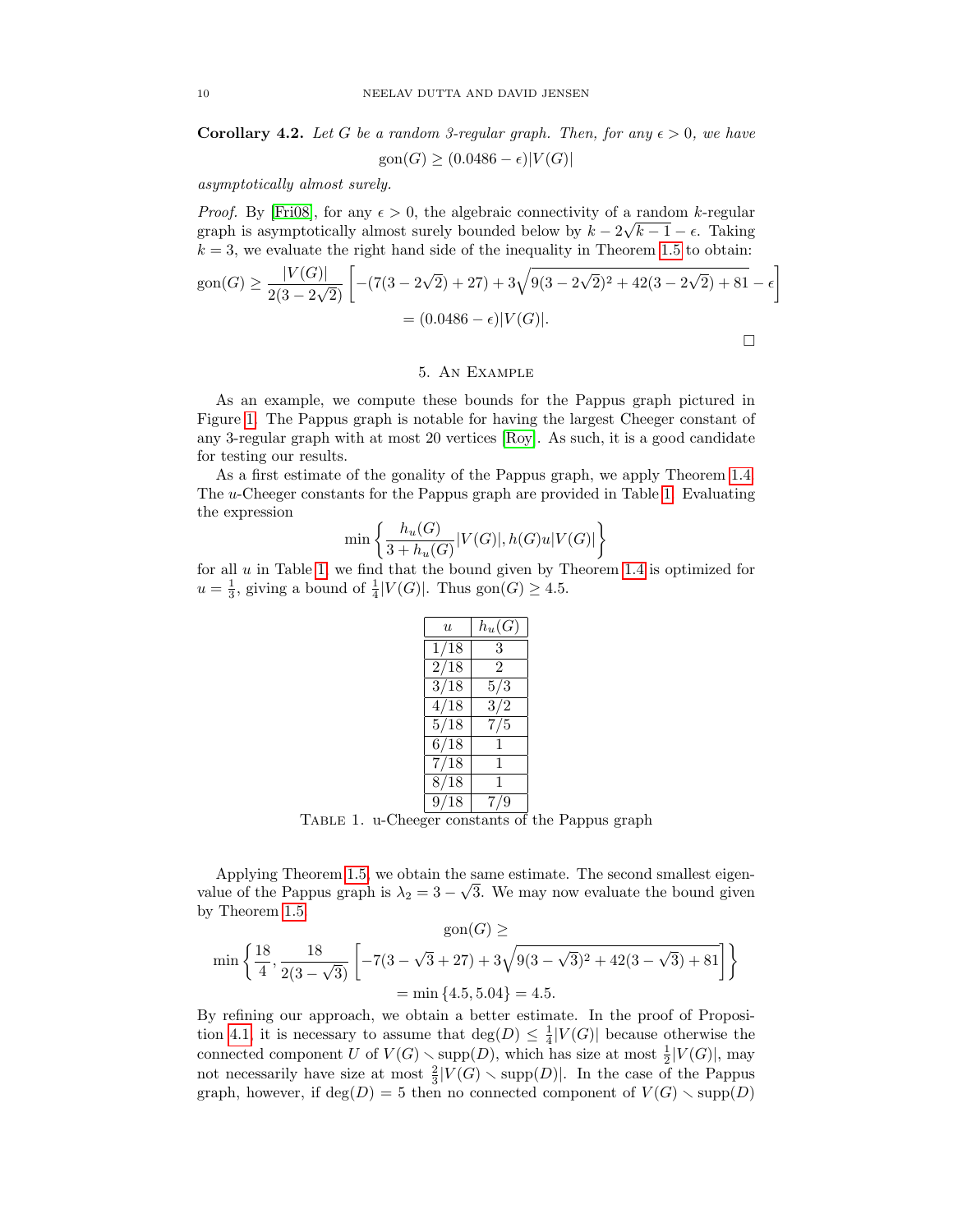can have size exactly 9. Thus, in this case we may replace the assumption that  $deg(D) \leq 4.5$  by the assumption that  $deg(D) < 6$ . Theorem [1.5](#page-1-1) then shows that  $\text{gon}(G) \ge \min\{6, 5.04\} > 5.$ 

Since the gonality is an integer, we know that the gonality of the Pappus graph is at least 6. As discussed in the introduction, it is expected that this is the highest possible gonality of a graph of genus 10. Specifically, it follows from Brill-Noether theory and Baker's specialization lemma that, for any graph  $G$  of genus 10, there exists a refinement of G with gonality at most  $\lfloor \frac{10+3}{2} \rfloor = 6$ . In general, it is unknown whether the bound of  $\lfloor \frac{g+3}{2} \rfloor$  holds for the original graph, without refinement. We now show that the gonality of the Pappus graph is exactly 6.



<span id="page-10-0"></span>FIGURE 1. The Pappus graph, together with a divisor of degree 6 and rank 1, highlighted in white

## **Proposition 5.1.** Let G be the Pappus graph. Then  $\text{gon}(G) = 6$ .

*Proof.* We have already shown that  $\text{gon}(G) \geq 6$ , so it suffices to exhibit a divisor of degree 6 and rank at least 1 on G.

Let  $D$  be the sum of the white vertices on the Pappus graph illustrated in Figure [1.](#page-10-0) Note that if we fire every vertex in the complement of the outer ring once, these chips will migrate to the outer ring. Therefore it suffices to show that we can get at least one chip to any vertex in the innermost ring. By symmetry it suffices to check that we can get a chip to a single vertex in the innermost ring. To do this, we will employ Dhar's burning algorithm on  $D$ , with  $v$  being a vertex in the innermost ring.

Now, the fire burns the edge connecting  $v$  to an adjacent vertex in the inner ring. Each of these vertices is connected to two distinct vertices in the middle ring by one